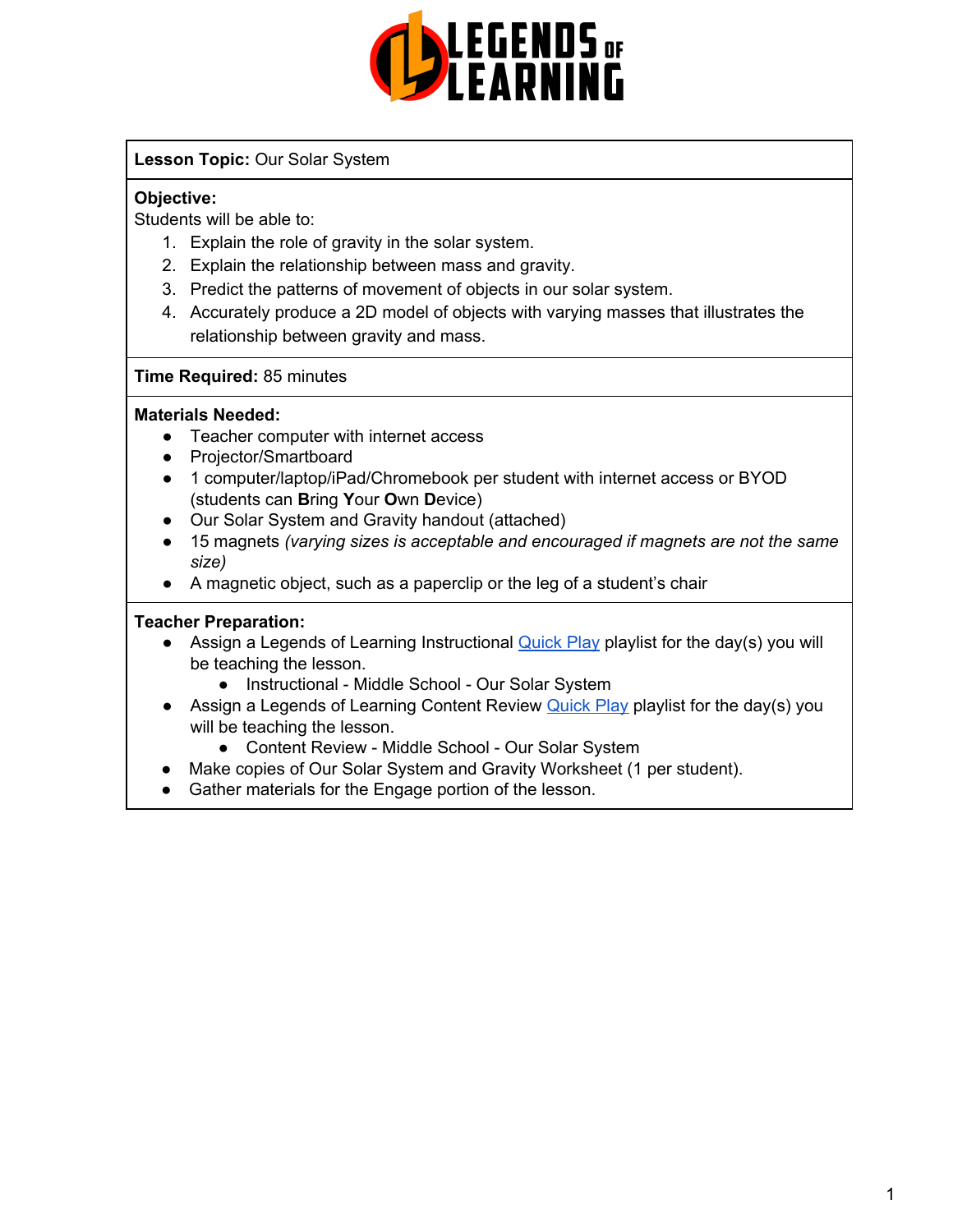

## **Engage (15 minutes):**

The teacher will show a magnet to the class.

- 1. The teacher will use the magnet and a paperclip to show that the paper clip is attracted to the magnet.
	- a. The teacher will ask, "Is the magnet attracted to the paperclip or is the paperclip attracted to the magnet?"
		- i. Allow students time to think before accepting any answers.
		- ii. Teacher should employ a random way of calling on students if no volunteers are available.

b. The teacher may guide/prompt students to the understanding that the paperclip is attracted to the magnet.

c. Using the magnets, and working in pairs or triads, the students should explore the classroom for other objects that are attracted to the magnet. Ask students to use different distances between the magnet and the object and to note the results.

d. Students should also use magnets of two different sizes to observe the results. e. Once students are done (after 5 minutes), they should reflect (verbally or with written text) on the following prompts:

i. What types of objects were attracted to the magnet? Were the objects that were attracted to magnet larger or smaller than the magnet? Is there a relationship between size and the amount of attractive force?

2. The teacher will say "The activity you just did was modeling gravity. Gravity is a force of attraction. Why do you think I used a magnet to model gravity?" The teacher should employ a randomized process for calling on students. Only a couple (1 or 2) answers should be allowed at this point due to time. The teacher should say, "Gravity is a force of attraction. Today you will learn how gravity is used to keep objects in our solar system in constant, predictable patterns of motion, and the relationship between mass and gravity."

#### **Explore (20 minutes):**

- 1. Have your students sign in to Legends of [Learning.](https://intercom.help/legends-of-learning/en/articles/2154920-students-joining-a-playlist) Instruct students to complete the Instructional playlist.
- 2. As students complete the assigned game, students should fill out the Our Solar System and Gravity Handout; question #5 will be done during the Elaborate section of the 5E.
- 3. Assist students as needed during game play, pause playlist if you need to address content or questions to the entire class.
	- a. The teacher may need to sit with struggling students in a group of no more than 4 to facilitate learning.

#### **Explain (25 minutes):**

- 1. The teacher will review the answers from the Our Solar System and Gravity handout.
- 2. The teacher will relate student knowledge to the demonstration at the beginning of class.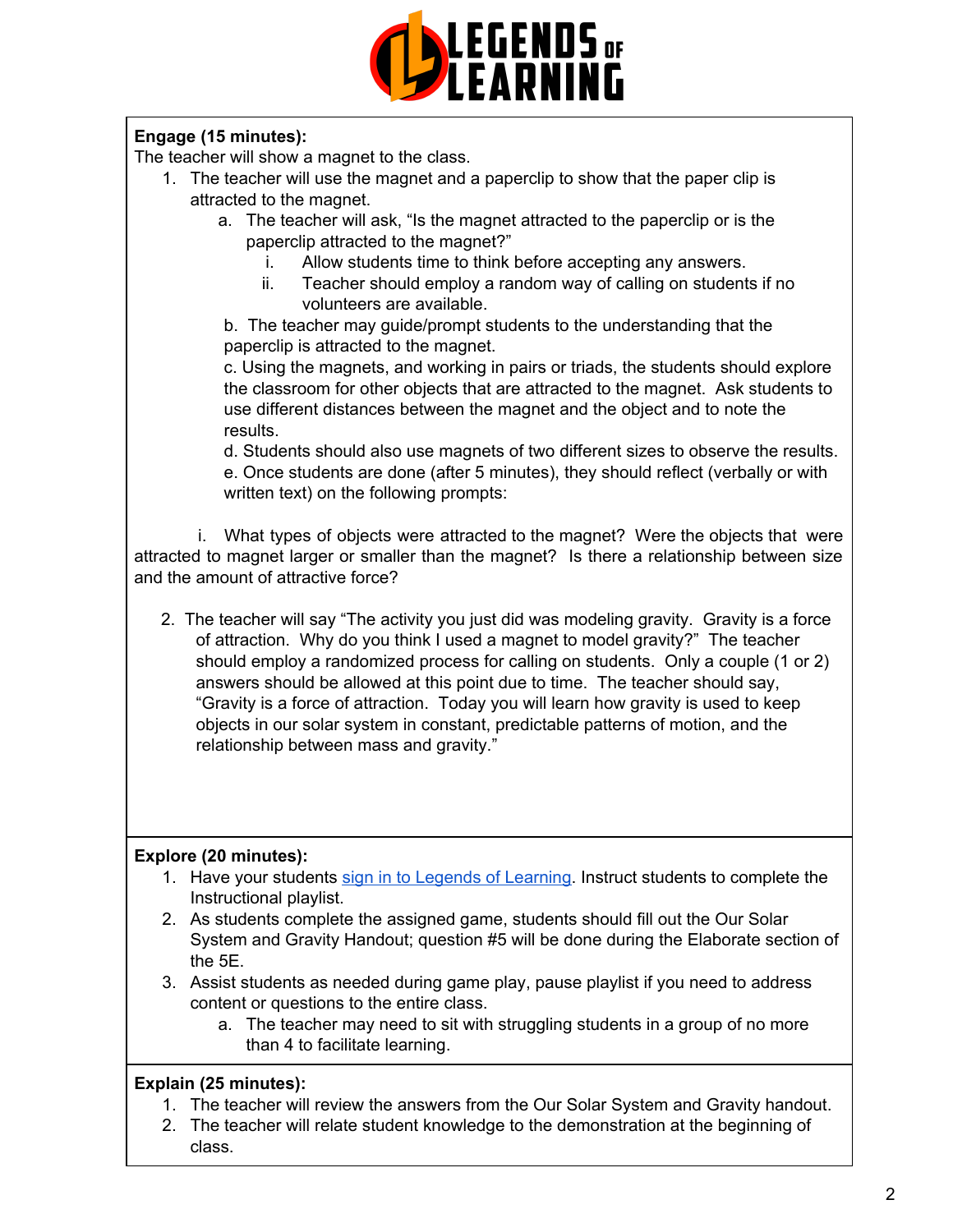

- 3. **It is important to remind students:** The force of magnetism and gravity are not the same. However, in order to model the process on a small, observable scale, magnets were used to model gravity.
	- a. Why was a magnet used? A magnet was used to simulate a semi attractive force between objects.
	- b. What objects in our solar system were being represented by the magnet? Any object in the solar system that has mass can be represented by the magnet.
	- c. Why was the paperclip attracted to the magnet? The magnet is bigger than the paperclip.
	- d. How does the relationship of size affect gravity? The bigger an object is, and the more mass it has, the more gravity it will exert on other objects.
	- e. Why does the larger magnet attract the smaller magnet? The larger magnet has a larger "force".
	- f. Students should be able to answer the following:
		- Why are the planets kept in constant, predictable motion? The Sun's gravity.
		- Why do all the planets orbit the Sun? The Sun is the most massive object in our solar system. Larger objects with more mass will attract more objects.

#### **Elaborate (10 - 15 minutes):**

- Have students watch the video on [gravity](https://www.youtube.com/watch?v=xICEt51A-Ac).
- The teacher can clear up any misconceptions about gravity and mass at this point in the lesson.
- Students complete question #5 on the Our Solar System and Gravity handout.

#### **Evaluate (10 minutes):**

- 1. Have your students sign in to Legends of [Learning.](https://intercom.help/legends-of-learning/en/articles/2154920-students-joining-a-playlist) Instruct students to complete the Content Review playlist.
- 2. [Analyze](https://intercom.help/legends-of-learning/en/articles/2154918-tracking-student-progress-and-performance) student results to determine what concepts need to be a focus for reteaching.

#### **Additional Lesson Strategies:**

- To use Legends for additional instruction, create a [custom](https://intercom.help/legends-of-learning/en/articles/2154910-creating-a-playlist) playlist with an [instructional](https://intercom.help/legends-of-learning/en/articles/3505828-types-of-games) [game](https://intercom.help/legends-of-learning/en/articles/3505828-types-of-games) and pre and post [assessment](https://intercom.help/legends-of-learning/en/articles/2154913-adding-assessments-to-a-playlist).
- To use Legends for a quick formative [assessment](https://intercom.help/legends-of-learning/en/articles/2154913-adding-assessments-to-a-playlist), create a 5-question assessment in a [playlist](https://intercom.help/legends-of-learning/en/articles/2154910-creating-a-playlist).
- To use Legends for a student-directed experience, create a [targeted](https://intercom.help/legends-of-learning/en/articles/3340814-targeted-freeplay) freeplay playlist.
- Encourage students to play on their own at home in Legends of Learning: [Awakening](https://intercom.help/legends-of-learning/en/articles/2425490-legends-of-learning-awakening) for a student-driven experience including avatars, battling, and quests all centered around topics they are covering in class.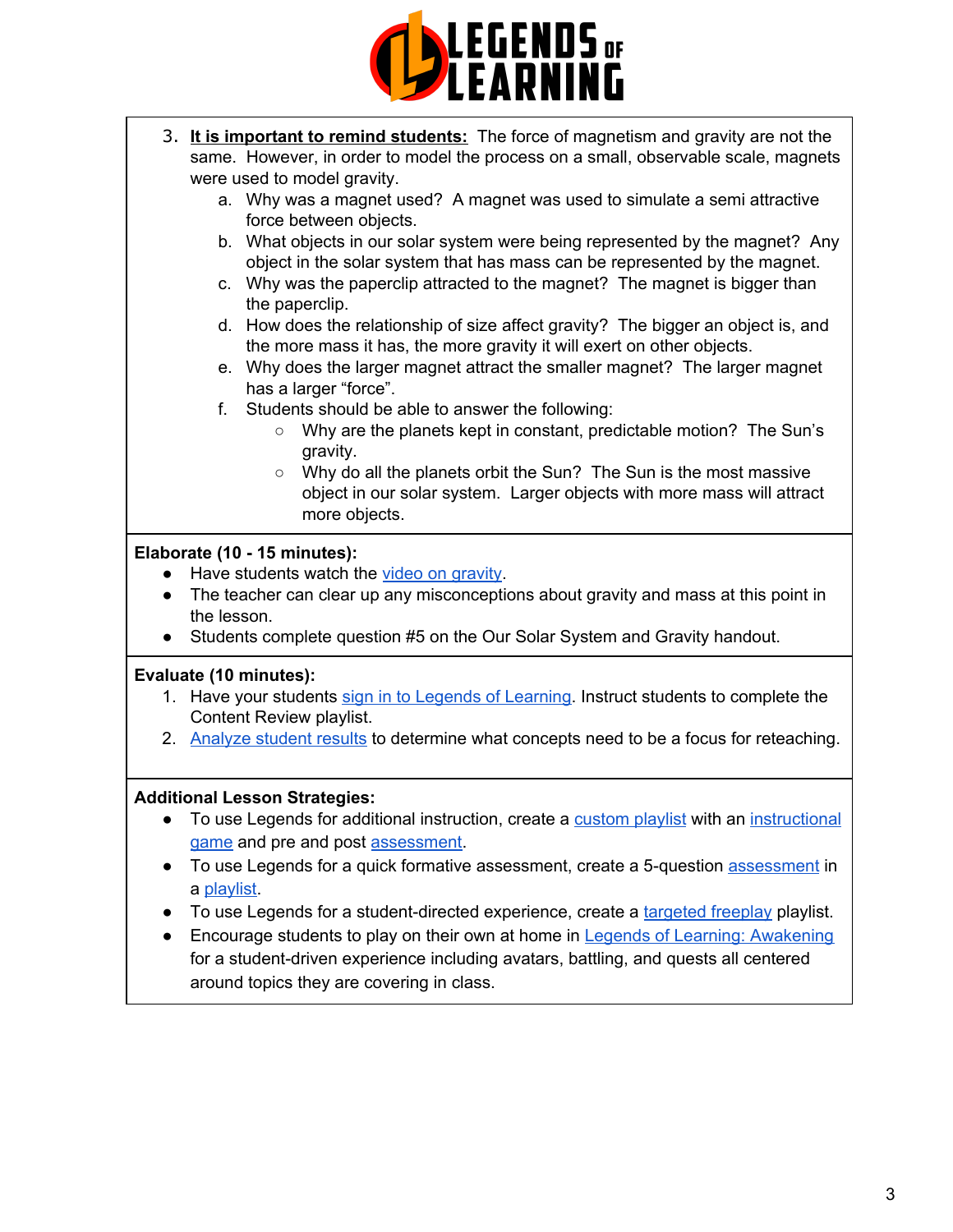

# **Our Solar System and Gravity**

Name: \_\_\_\_\_\_\_\_\_\_\_\_\_\_\_\_\_\_\_\_\_\_\_\_\_

**Directions:** While playing the first game in Legends of Learning*,* use what you learn to answer the questions below.

1. Label the planets in the correct order. Please note: Image is not to scale.